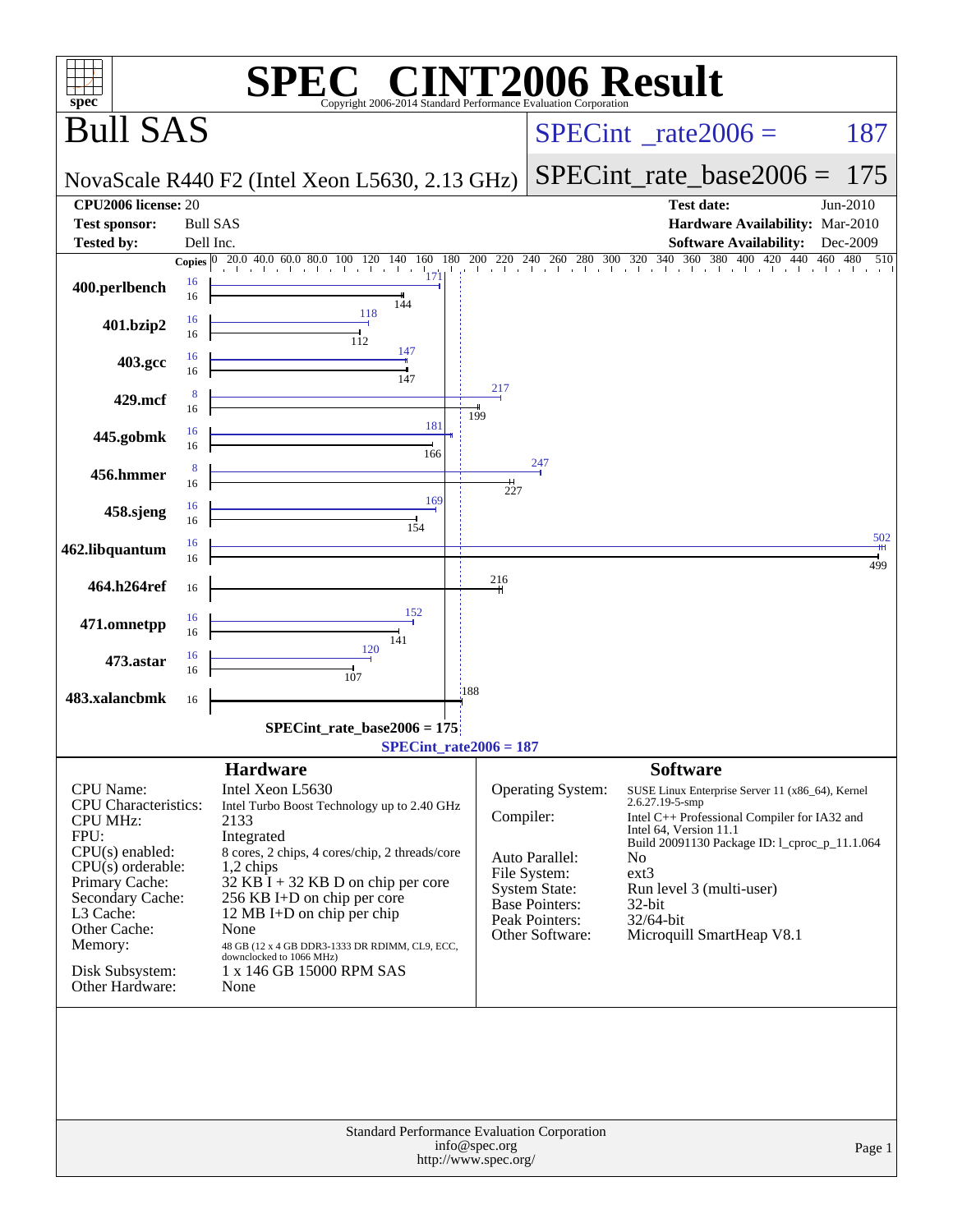

# **[SPEC CINT2006 Result](http://www.spec.org/auto/cpu2006/Docs/result-fields.html#SPECCINT2006Result)**

## Bull SAS

### SPECint rate $2006 = 187$

NovaScale R440 F2 (Intel Xeon L5630, 2.13 GHz)

[SPECint\\_rate\\_base2006 =](http://www.spec.org/auto/cpu2006/Docs/result-fields.html#SPECintratebase2006) 175

**[CPU2006 license:](http://www.spec.org/auto/cpu2006/Docs/result-fields.html#CPU2006license)** 20 **[Test date:](http://www.spec.org/auto/cpu2006/Docs/result-fields.html#Testdate)** Jun-2010

**[Test sponsor:](http://www.spec.org/auto/cpu2006/Docs/result-fields.html#Testsponsor)** Bull SAS **[Hardware Availability:](http://www.spec.org/auto/cpu2006/Docs/result-fields.html#HardwareAvailability)** Mar-2010 **[Tested by:](http://www.spec.org/auto/cpu2006/Docs/result-fields.html#Testedby)** Dell Inc. **[Software Availability:](http://www.spec.org/auto/cpu2006/Docs/result-fields.html#SoftwareAvailability)** Dec-2009

#### **[Results Table](http://www.spec.org/auto/cpu2006/Docs/result-fields.html#ResultsTable)**

|                    | <b>Base</b>                                                                                              |                |       |                |                 |                |       |               | <b>Peak</b>    |              |                |              |                |              |  |
|--------------------|----------------------------------------------------------------------------------------------------------|----------------|-------|----------------|-----------------|----------------|-------|---------------|----------------|--------------|----------------|--------------|----------------|--------------|--|
| <b>Benchmark</b>   | <b>Copies</b>                                                                                            | <b>Seconds</b> | Ratio | <b>Seconds</b> | Ratio           | <b>Seconds</b> | Ratio | <b>Copies</b> | <b>Seconds</b> | <b>Ratio</b> | <b>Seconds</b> | <b>Ratio</b> | <b>Seconds</b> | <b>Ratio</b> |  |
| 400.perlbench      | 16                                                                                                       | 1084           | 144   | 1086           | 144             | 1096           | 143   | 16            | 915            | 171          | 911            | 172          | 913            | <b>171</b>   |  |
| 401.bzip2          | 16                                                                                                       | 1384           | 112   | 1382           | 112             | 1383           | 112   | 16            | 1306           | 118          | 1306           | 118          | 1307           | 118          |  |
| $403.\mathrm{gcc}$ | 16                                                                                                       | 878            | 147   | 881            | 146             | 873            | 148   | 16            | 885            | 146          | 878            | 147          | 878            | 147          |  |
| $429$ .mcf         | 16                                                                                                       | 732            | 199   | 727            | 201             | 732            | 199   |               | 337            | 217          | 336            | 217          | 336            | 217          |  |
| $445$ .gobmk       | 16                                                                                                       | 1011           | 166   | 1010           | <b>166</b>      | 1010           | 166I  | 16            | 936            | 179          | 929            | 181          | 928            | 181          |  |
| 456.hmmer          | 16                                                                                                       | 658            | 227   | 668            | 223             | 659            | 227   |               | 303            | 246          | 303            | 247          | 303            | 247          |  |
| $458$ .sjeng       | 16                                                                                                       | 1260           | 154   | 1256           | 154             | 1260           | 154   | 16            | 1151           | 168          | 1149           | 169          | 1149           | 169          |  |
| 462.libquantum     | 16                                                                                                       | 665            | 499   | 664            | 500             | 664            | 499   | 16            | 660            | 502          | 663            | 500          | 658            | 504          |  |
| 464.h264ref        | 16                                                                                                       | 1643           | 216   | 1623           | 218             | 1640           | 216   | 16            | 1643           | 216          | 1623           | 218          | 1640           | 216          |  |
| 471.omnetpp        | 16                                                                                                       | 712            | 140   | 711            | 141             | 710            | 141   | 16            | 658            | 152          | 658            | <u>152</u>   | 660            | 151          |  |
| 473.astar          | 16                                                                                                       | 1052           | 107   | 1055           | 10 <sub>6</sub> | 1052           | 107   | 16            | 938            | 120          | 938            | <b>120</b>   | 937            | 120          |  |
| 483.xalancbmk      | 16                                                                                                       | 588            | 188   | 587            | 188             | 588            | 188   | 16            | 588            | 188          | 587            | 188          | 588            | <b>188</b>   |  |
|                    | Results appear in the order in which they were run. Bold underlined text indicates a median measurement. |                |       |                |                 |                |       |               |                |              |                |              |                |              |  |

#### **[Submit Notes](http://www.spec.org/auto/cpu2006/Docs/result-fields.html#SubmitNotes)**

The config file option 'submit' was used. numactl was used to bind copies to the cores

#### **[Operating System Notes](http://www.spec.org/auto/cpu2006/Docs/result-fields.html#OperatingSystemNotes)**

'ulimit -s unlimited' was used to set the stacksize to unlimited prior to run

#### **[Platform Notes](http://www.spec.org/auto/cpu2006/Docs/result-fields.html#PlatformNotes)**

 BIOS Settings: Power Management = Maximum Performance (Default = Active Power Controller) Data Reuse = Disabled (Default = Enabled)

#### **[General Notes](http://www.spec.org/auto/cpu2006/Docs/result-fields.html#GeneralNotes)**

 Binaries were compiled on SLES 10 with Binutils 2.18.50.0.7.20080502 The Dell PowerEdge R610 and the Bull NovaScale R440 F2 models are electronically equivalent. The results have been measured on a Dell PowerEdge R610 model.

### **[Base Compiler Invocation](http://www.spec.org/auto/cpu2006/Docs/result-fields.html#BaseCompilerInvocation)**

[C benchmarks](http://www.spec.org/auto/cpu2006/Docs/result-fields.html#Cbenchmarks): icc  $-m32$ 

Continued on next page

Standard Performance Evaluation Corporation [info@spec.org](mailto:info@spec.org) <http://www.spec.org/>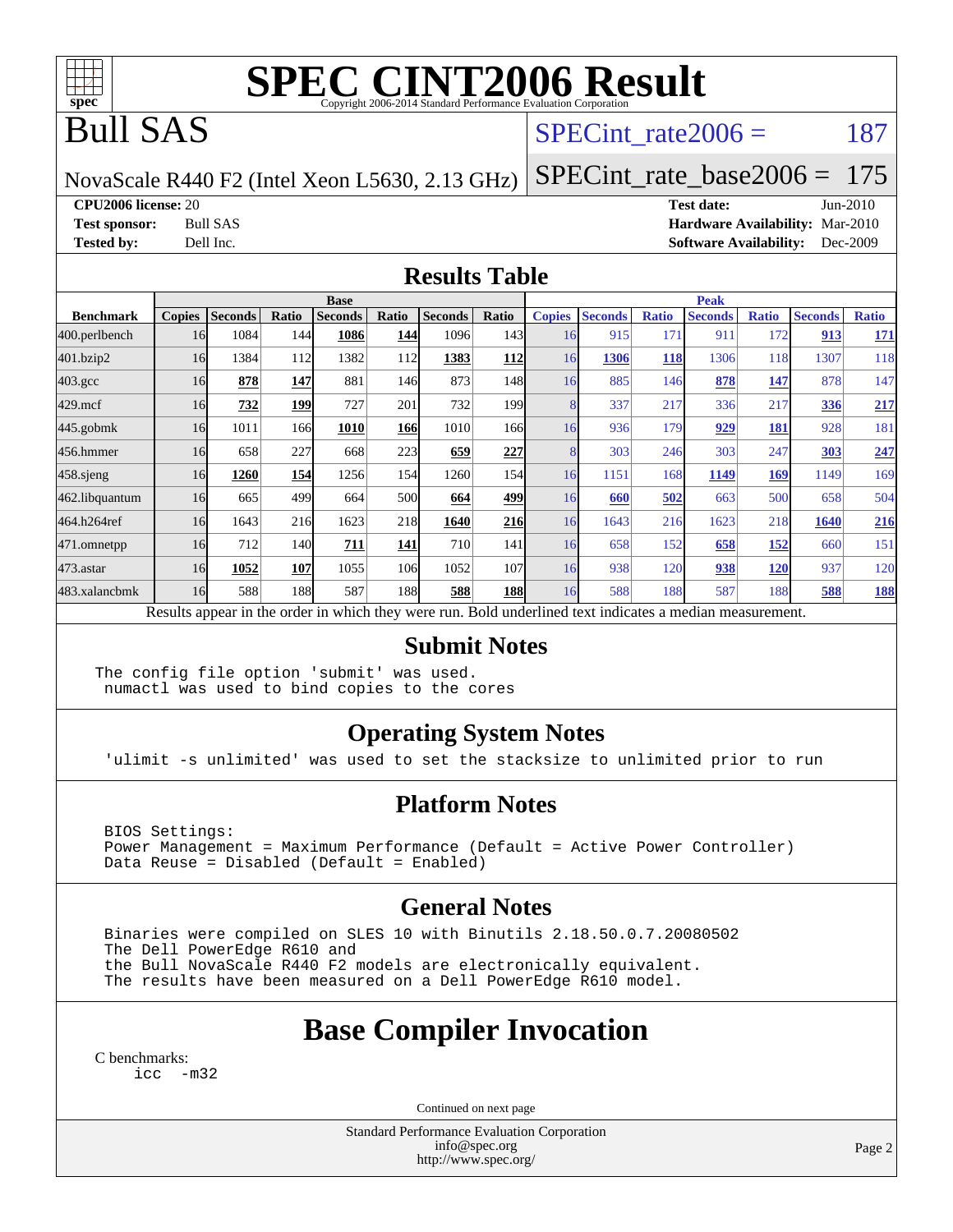| <b>SPEC CINT2006 Result</b><br>spec <sup>®</sup><br>Copyright 2006-2014 Standard Performance Evaluation Corporation                                                                             |                                                                                                              |  |  |  |  |  |
|-------------------------------------------------------------------------------------------------------------------------------------------------------------------------------------------------|--------------------------------------------------------------------------------------------------------------|--|--|--|--|--|
| <b>Bull SAS</b>                                                                                                                                                                                 | 187<br>$SPECint_rate2006 =$                                                                                  |  |  |  |  |  |
| NovaScale R440 F2 (Intel Xeon L5630, 2.13 GHz)                                                                                                                                                  | 175<br>$SPECint_rate_base2006 =$                                                                             |  |  |  |  |  |
| CPU2006 license: 20<br><b>Bull SAS</b><br><b>Test sponsor:</b><br><b>Tested by:</b><br>Dell Inc.                                                                                                | <b>Test date:</b><br>$Jun-2010$<br>Hardware Availability: Mar-2010<br><b>Software Availability:</b> Dec-2009 |  |  |  |  |  |
| <b>Base Compiler Invocation (Continued)</b>                                                                                                                                                     |                                                                                                              |  |  |  |  |  |
| $C_{++}$ benchmarks:<br>icpc -m32                                                                                                                                                               |                                                                                                              |  |  |  |  |  |
| <b>Base Portability Flags</b><br>400.perlbench: -DSPEC_CPU_LINUX_IA32<br>462.libquantum: - DSPEC_CPU_LINUX<br>483.xalancbmk: -DSPEC_CPU_LINUX                                                   |                                                                                                              |  |  |  |  |  |
| <b>Base Optimization Flags</b><br>C benchmarks:<br>-xSSE4.2 -ipo -03 -no-prec-div -static -opt-prefetch<br>$C_{++}$ benchmarks:<br>-xSSE4.2 -ipo -03 -no-prec-div -opt-prefetch -Wl,-z, muldefs |                                                                                                              |  |  |  |  |  |
| -L/home/cmplr/usr3/alrahate/cpu2006.1.1.ic11.1/libic11.1-32bit -lsmartheap                                                                                                                      |                                                                                                              |  |  |  |  |  |
| <b>Base Other Flags</b>                                                                                                                                                                         |                                                                                                              |  |  |  |  |  |
| C benchmarks:<br>403.gcc: -Dalloca=_alloca                                                                                                                                                      |                                                                                                              |  |  |  |  |  |
| <b>Peak Compiler Invocation</b>                                                                                                                                                                 |                                                                                                              |  |  |  |  |  |
| C benchmarks (except as noted below):<br>$\text{icc}$ -m32                                                                                                                                      |                                                                                                              |  |  |  |  |  |
| 401.bzip2: icc -m64                                                                                                                                                                             |                                                                                                              |  |  |  |  |  |
| 456.hmmer: $\text{icc}$ -m64                                                                                                                                                                    |                                                                                                              |  |  |  |  |  |
| 458.sjeng: icc -m64                                                                                                                                                                             |                                                                                                              |  |  |  |  |  |
| 462.libquantum: icc -m64                                                                                                                                                                        |                                                                                                              |  |  |  |  |  |
| C++ benchmarks (except as noted below):                                                                                                                                                         |                                                                                                              |  |  |  |  |  |

[icpc -m32](http://www.spec.org/cpu2006/results/res2010q3/cpu2006-20100706-12240.flags.html#user_CXXpeak_intel_icpc_32bit_4e5a5ef1a53fd332b3c49e69c3330699)

473.astar: [icpc -m64](http://www.spec.org/cpu2006/results/res2010q3/cpu2006-20100706-12240.flags.html#user_peakCXXLD473_astar_intel_icpc_64bit_fc66a5337ce925472a5c54ad6a0de310)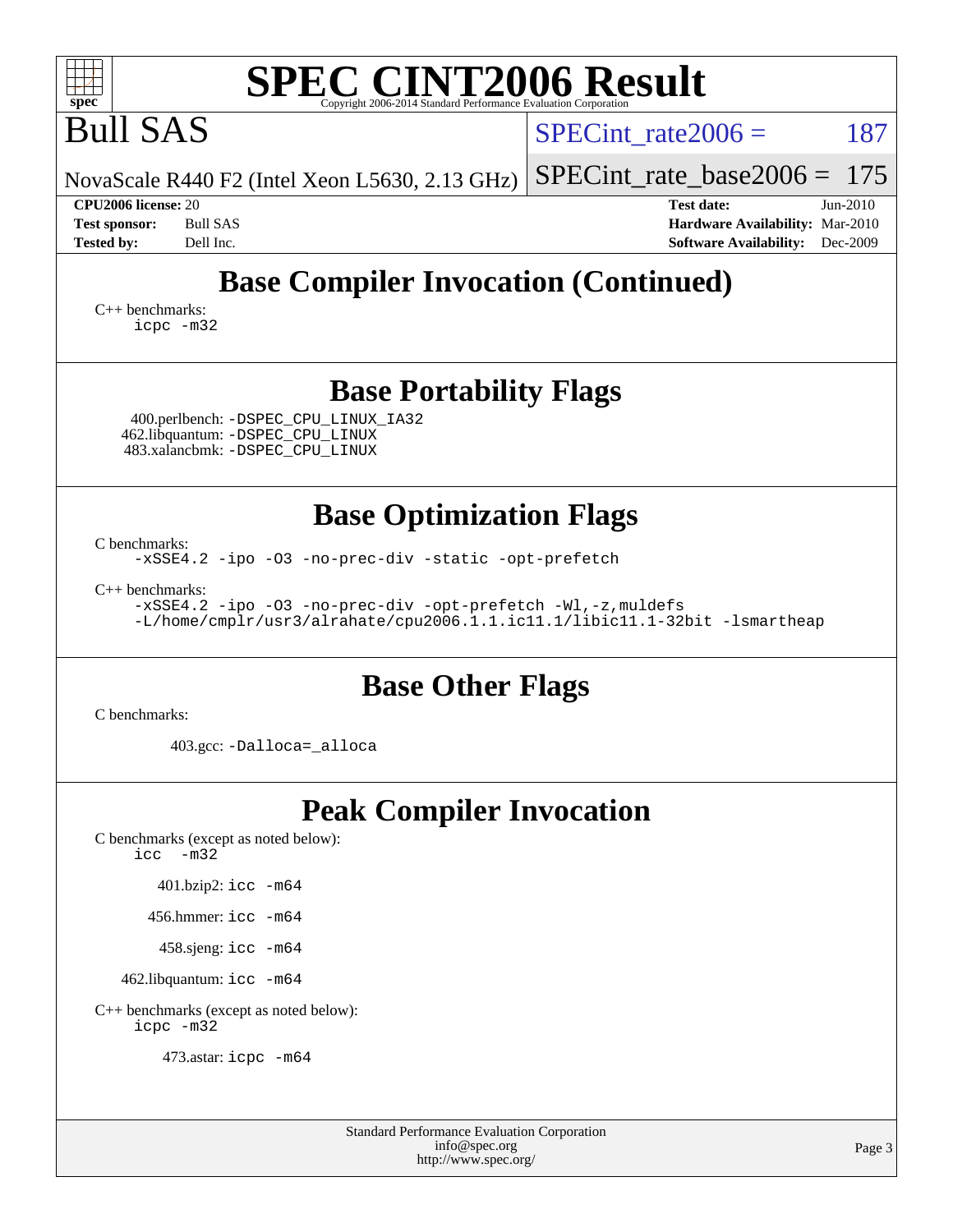

## **[SPEC CINT2006 Result](http://www.spec.org/auto/cpu2006/Docs/result-fields.html#SPECCINT2006Result)**

Bull SAS

SPECint rate $2006 = 187$ 

NovaScale R440 F2 (Intel Xeon L5630, 2.13 GHz) [SPECint\\_rate\\_base2006 =](http://www.spec.org/auto/cpu2006/Docs/result-fields.html#SPECintratebase2006) 175

**[CPU2006 license:](http://www.spec.org/auto/cpu2006/Docs/result-fields.html#CPU2006license)** 20 **[Test date:](http://www.spec.org/auto/cpu2006/Docs/result-fields.html#Testdate)** Jun-2010 **[Test sponsor:](http://www.spec.org/auto/cpu2006/Docs/result-fields.html#Testsponsor)** Bull SAS **[Hardware Availability:](http://www.spec.org/auto/cpu2006/Docs/result-fields.html#HardwareAvailability)** Mar-2010 **[Tested by:](http://www.spec.org/auto/cpu2006/Docs/result-fields.html#Testedby)** Dell Inc. **[Software Availability:](http://www.spec.org/auto/cpu2006/Docs/result-fields.html#SoftwareAvailability)** Dec-2009

### **[Peak Portability Flags](http://www.spec.org/auto/cpu2006/Docs/result-fields.html#PeakPortabilityFlags)**

 400.perlbench: [-DSPEC\\_CPU\\_LINUX\\_IA32](http://www.spec.org/cpu2006/results/res2010q3/cpu2006-20100706-12240.flags.html#b400.perlbench_peakCPORTABILITY_DSPEC_CPU_LINUX_IA32) 401.bzip2: [-DSPEC\\_CPU\\_LP64](http://www.spec.org/cpu2006/results/res2010q3/cpu2006-20100706-12240.flags.html#suite_peakCPORTABILITY401_bzip2_DSPEC_CPU_LP64) 456.hmmer: [-DSPEC\\_CPU\\_LP64](http://www.spec.org/cpu2006/results/res2010q3/cpu2006-20100706-12240.flags.html#suite_peakCPORTABILITY456_hmmer_DSPEC_CPU_LP64) 458.sjeng: [-DSPEC\\_CPU\\_LP64](http://www.spec.org/cpu2006/results/res2010q3/cpu2006-20100706-12240.flags.html#suite_peakCPORTABILITY458_sjeng_DSPEC_CPU_LP64) 462.libquantum: [-DSPEC\\_CPU\\_LP64](http://www.spec.org/cpu2006/results/res2010q3/cpu2006-20100706-12240.flags.html#suite_peakCPORTABILITY462_libquantum_DSPEC_CPU_LP64) [-DSPEC\\_CPU\\_LINUX](http://www.spec.org/cpu2006/results/res2010q3/cpu2006-20100706-12240.flags.html#b462.libquantum_peakCPORTABILITY_DSPEC_CPU_LINUX) 473.astar: [-DSPEC\\_CPU\\_LP64](http://www.spec.org/cpu2006/results/res2010q3/cpu2006-20100706-12240.flags.html#suite_peakCXXPORTABILITY473_astar_DSPEC_CPU_LP64) 483.xalancbmk: [-DSPEC\\_CPU\\_LINUX](http://www.spec.org/cpu2006/results/res2010q3/cpu2006-20100706-12240.flags.html#b483.xalancbmk_peakCXXPORTABILITY_DSPEC_CPU_LINUX)

## **[Peak Optimization Flags](http://www.spec.org/auto/cpu2006/Docs/result-fields.html#PeakOptimizationFlags)**

[C benchmarks](http://www.spec.org/auto/cpu2006/Docs/result-fields.html#Cbenchmarks):

Standard Performance Evaluation Corporation [info@spec.org](mailto:info@spec.org) <http://www.spec.org/> Page 4 400.perlbench: [-xSSE4.2](http://www.spec.org/cpu2006/results/res2010q3/cpu2006-20100706-12240.flags.html#user_peakPASS2_CFLAGSPASS2_LDCFLAGS400_perlbench_f-xSSE42_f91528193cf0b216347adb8b939d4107)(pass 2) [-prof-gen](http://www.spec.org/cpu2006/results/res2010q3/cpu2006-20100706-12240.flags.html#user_peakPASS1_CFLAGSPASS1_LDCFLAGS400_perlbench_prof_gen_e43856698f6ca7b7e442dfd80e94a8fc)(pass 1) [-ipo](http://www.spec.org/cpu2006/results/res2010q3/cpu2006-20100706-12240.flags.html#user_peakPASS2_CFLAGSPASS2_LDCFLAGS400_perlbench_f-ipo)(pass 2) [-O3](http://www.spec.org/cpu2006/results/res2010q3/cpu2006-20100706-12240.flags.html#user_peakPASS2_CFLAGSPASS2_LDCFLAGS400_perlbench_f-O3)(pass 2) [-no-prec-div](http://www.spec.org/cpu2006/results/res2010q3/cpu2006-20100706-12240.flags.html#user_peakPASS2_CFLAGSPASS2_LDCFLAGS400_perlbench_f-no-prec-div)(pass 2) [-static](http://www.spec.org/cpu2006/results/res2010q3/cpu2006-20100706-12240.flags.html#user_peakPASS2_CFLAGSPASS2_LDCFLAGS400_perlbench_f-static)(pass 2) [-prof-use](http://www.spec.org/cpu2006/results/res2010q3/cpu2006-20100706-12240.flags.html#user_peakPASS2_CFLAGSPASS2_LDCFLAGS400_perlbench_prof_use_bccf7792157ff70d64e32fe3e1250b55)(pass 2) [-ansi-alias](http://www.spec.org/cpu2006/results/res2010q3/cpu2006-20100706-12240.flags.html#user_peakCOPTIMIZE400_perlbench_f-ansi-alias) 401.bzip2: [-xSSE4.2](http://www.spec.org/cpu2006/results/res2010q3/cpu2006-20100706-12240.flags.html#user_peakPASS2_CFLAGSPASS2_LDCFLAGS401_bzip2_f-xSSE42_f91528193cf0b216347adb8b939d4107)(pass 2) [-prof-gen](http://www.spec.org/cpu2006/results/res2010q3/cpu2006-20100706-12240.flags.html#user_peakPASS1_CFLAGSPASS1_LDCFLAGS401_bzip2_prof_gen_e43856698f6ca7b7e442dfd80e94a8fc)(pass 1) [-ipo](http://www.spec.org/cpu2006/results/res2010q3/cpu2006-20100706-12240.flags.html#user_peakPASS2_CFLAGSPASS2_LDCFLAGS401_bzip2_f-ipo)(pass 2) [-O3](http://www.spec.org/cpu2006/results/res2010q3/cpu2006-20100706-12240.flags.html#user_peakPASS2_CFLAGSPASS2_LDCFLAGS401_bzip2_f-O3)(pass 2) [-no-prec-div](http://www.spec.org/cpu2006/results/res2010q3/cpu2006-20100706-12240.flags.html#user_peakPASS2_CFLAGSPASS2_LDCFLAGS401_bzip2_f-no-prec-div)(pass 2) [-static](http://www.spec.org/cpu2006/results/res2010q3/cpu2006-20100706-12240.flags.html#user_peakPASS2_CFLAGSPASS2_LDCFLAGS401_bzip2_f-static)(pass 2) [-prof-use](http://www.spec.org/cpu2006/results/res2010q3/cpu2006-20100706-12240.flags.html#user_peakPASS2_CFLAGSPASS2_LDCFLAGS401_bzip2_prof_use_bccf7792157ff70d64e32fe3e1250b55)(pass 2) [-opt-prefetch](http://www.spec.org/cpu2006/results/res2010q3/cpu2006-20100706-12240.flags.html#user_peakCOPTIMIZE401_bzip2_f-opt-prefetch) [-ansi-alias](http://www.spec.org/cpu2006/results/res2010q3/cpu2006-20100706-12240.flags.html#user_peakCOPTIMIZE401_bzip2_f-ansi-alias) [-auto-ilp32](http://www.spec.org/cpu2006/results/res2010q3/cpu2006-20100706-12240.flags.html#user_peakCOPTIMIZE401_bzip2_f-auto-ilp32) 403.gcc: [-xSSE4.2](http://www.spec.org/cpu2006/results/res2010q3/cpu2006-20100706-12240.flags.html#user_peakCOPTIMIZE403_gcc_f-xSSE42_f91528193cf0b216347adb8b939d4107) [-ipo](http://www.spec.org/cpu2006/results/res2010q3/cpu2006-20100706-12240.flags.html#user_peakCOPTIMIZE403_gcc_f-ipo) [-O3](http://www.spec.org/cpu2006/results/res2010q3/cpu2006-20100706-12240.flags.html#user_peakCOPTIMIZE403_gcc_f-O3) [-no-prec-div](http://www.spec.org/cpu2006/results/res2010q3/cpu2006-20100706-12240.flags.html#user_peakCOPTIMIZE403_gcc_f-no-prec-div) [-static](http://www.spec.org/cpu2006/results/res2010q3/cpu2006-20100706-12240.flags.html#user_peakCOPTIMIZE403_gcc_f-static) 429.mcf: [-xSSE4.2](http://www.spec.org/cpu2006/results/res2010q3/cpu2006-20100706-12240.flags.html#user_peakCOPTIMIZE429_mcf_f-xSSE42_f91528193cf0b216347adb8b939d4107) [-ipo](http://www.spec.org/cpu2006/results/res2010q3/cpu2006-20100706-12240.flags.html#user_peakCOPTIMIZE429_mcf_f-ipo) [-O3](http://www.spec.org/cpu2006/results/res2010q3/cpu2006-20100706-12240.flags.html#user_peakCOPTIMIZE429_mcf_f-O3) [-no-prec-div](http://www.spec.org/cpu2006/results/res2010q3/cpu2006-20100706-12240.flags.html#user_peakCOPTIMIZE429_mcf_f-no-prec-div) [-static](http://www.spec.org/cpu2006/results/res2010q3/cpu2006-20100706-12240.flags.html#user_peakCOPTIMIZE429_mcf_f-static) [-opt-prefetch](http://www.spec.org/cpu2006/results/res2010q3/cpu2006-20100706-12240.flags.html#user_peakCOPTIMIZE429_mcf_f-opt-prefetch) 445.gobmk: [-xSSE4.2](http://www.spec.org/cpu2006/results/res2010q3/cpu2006-20100706-12240.flags.html#user_peakPASS2_CFLAGSPASS2_LDCFLAGS445_gobmk_f-xSSE42_f91528193cf0b216347adb8b939d4107)(pass 2) [-prof-gen](http://www.spec.org/cpu2006/results/res2010q3/cpu2006-20100706-12240.flags.html#user_peakPASS1_CFLAGSPASS1_LDCFLAGS445_gobmk_prof_gen_e43856698f6ca7b7e442dfd80e94a8fc)(pass 1) [-prof-use](http://www.spec.org/cpu2006/results/res2010q3/cpu2006-20100706-12240.flags.html#user_peakPASS2_CFLAGSPASS2_LDCFLAGS445_gobmk_prof_use_bccf7792157ff70d64e32fe3e1250b55)(pass 2) [-O2](http://www.spec.org/cpu2006/results/res2010q3/cpu2006-20100706-12240.flags.html#user_peakCOPTIMIZE445_gobmk_f-O2) [-ipo](http://www.spec.org/cpu2006/results/res2010q3/cpu2006-20100706-12240.flags.html#user_peakCOPTIMIZE445_gobmk_f-ipo) [-no-prec-div](http://www.spec.org/cpu2006/results/res2010q3/cpu2006-20100706-12240.flags.html#user_peakCOPTIMIZE445_gobmk_f-no-prec-div) [-ansi-alias](http://www.spec.org/cpu2006/results/res2010q3/cpu2006-20100706-12240.flags.html#user_peakCOPTIMIZE445_gobmk_f-ansi-alias) 456.hmmer: [-xSSE4.2](http://www.spec.org/cpu2006/results/res2010q3/cpu2006-20100706-12240.flags.html#user_peakCOPTIMIZE456_hmmer_f-xSSE42_f91528193cf0b216347adb8b939d4107) [-ipo](http://www.spec.org/cpu2006/results/res2010q3/cpu2006-20100706-12240.flags.html#user_peakCOPTIMIZE456_hmmer_f-ipo) [-O3](http://www.spec.org/cpu2006/results/res2010q3/cpu2006-20100706-12240.flags.html#user_peakCOPTIMIZE456_hmmer_f-O3) [-no-prec-div](http://www.spec.org/cpu2006/results/res2010q3/cpu2006-20100706-12240.flags.html#user_peakCOPTIMIZE456_hmmer_f-no-prec-div) [-static](http://www.spec.org/cpu2006/results/res2010q3/cpu2006-20100706-12240.flags.html#user_peakCOPTIMIZE456_hmmer_f-static) [-unroll2](http://www.spec.org/cpu2006/results/res2010q3/cpu2006-20100706-12240.flags.html#user_peakCOPTIMIZE456_hmmer_f-unroll_784dae83bebfb236979b41d2422d7ec2) [-ansi-alias](http://www.spec.org/cpu2006/results/res2010q3/cpu2006-20100706-12240.flags.html#user_peakCOPTIMIZE456_hmmer_f-ansi-alias) [-auto-ilp32](http://www.spec.org/cpu2006/results/res2010q3/cpu2006-20100706-12240.flags.html#user_peakCOPTIMIZE456_hmmer_f-auto-ilp32) 458.sjeng: [-xSSE4.2](http://www.spec.org/cpu2006/results/res2010q3/cpu2006-20100706-12240.flags.html#user_peakPASS2_CFLAGSPASS2_LDCFLAGS458_sjeng_f-xSSE42_f91528193cf0b216347adb8b939d4107)(pass 2) [-prof-gen](http://www.spec.org/cpu2006/results/res2010q3/cpu2006-20100706-12240.flags.html#user_peakPASS1_CFLAGSPASS1_LDCFLAGS458_sjeng_prof_gen_e43856698f6ca7b7e442dfd80e94a8fc)(pass 1) [-ipo](http://www.spec.org/cpu2006/results/res2010q3/cpu2006-20100706-12240.flags.html#user_peakPASS2_CFLAGSPASS2_LDCFLAGS458_sjeng_f-ipo)(pass 2) [-O3](http://www.spec.org/cpu2006/results/res2010q3/cpu2006-20100706-12240.flags.html#user_peakPASS2_CFLAGSPASS2_LDCFLAGS458_sjeng_f-O3)(pass 2) [-no-prec-div](http://www.spec.org/cpu2006/results/res2010q3/cpu2006-20100706-12240.flags.html#user_peakPASS2_CFLAGSPASS2_LDCFLAGS458_sjeng_f-no-prec-div)(pass 2) [-static](http://www.spec.org/cpu2006/results/res2010q3/cpu2006-20100706-12240.flags.html#user_peakPASS2_CFLAGSPASS2_LDCFLAGS458_sjeng_f-static)(pass 2) [-prof-use](http://www.spec.org/cpu2006/results/res2010q3/cpu2006-20100706-12240.flags.html#user_peakPASS2_CFLAGSPASS2_LDCFLAGS458_sjeng_prof_use_bccf7792157ff70d64e32fe3e1250b55)(pass 2) [-unroll4](http://www.spec.org/cpu2006/results/res2010q3/cpu2006-20100706-12240.flags.html#user_peakCOPTIMIZE458_sjeng_f-unroll_4e5e4ed65b7fd20bdcd365bec371b81f) [-auto-ilp32](http://www.spec.org/cpu2006/results/res2010q3/cpu2006-20100706-12240.flags.html#user_peakCOPTIMIZE458_sjeng_f-auto-ilp32) 462.libquantum: [-xSSE4.2](http://www.spec.org/cpu2006/results/res2010q3/cpu2006-20100706-12240.flags.html#user_peakCOPTIMIZE462_libquantum_f-xSSE42_f91528193cf0b216347adb8b939d4107) [-ipo](http://www.spec.org/cpu2006/results/res2010q3/cpu2006-20100706-12240.flags.html#user_peakCOPTIMIZE462_libquantum_f-ipo) [-O3](http://www.spec.org/cpu2006/results/res2010q3/cpu2006-20100706-12240.flags.html#user_peakCOPTIMIZE462_libquantum_f-O3) [-no-prec-div](http://www.spec.org/cpu2006/results/res2010q3/cpu2006-20100706-12240.flags.html#user_peakCOPTIMIZE462_libquantum_f-no-prec-div) [-static](http://www.spec.org/cpu2006/results/res2010q3/cpu2006-20100706-12240.flags.html#user_peakCOPTIMIZE462_libquantum_f-static) [-auto-ilp32](http://www.spec.org/cpu2006/results/res2010q3/cpu2006-20100706-12240.flags.html#user_peakCOPTIMIZE462_libquantum_f-auto-ilp32) [-opt-prefetch](http://www.spec.org/cpu2006/results/res2010q3/cpu2006-20100706-12240.flags.html#user_peakCOPTIMIZE462_libquantum_f-opt-prefetch)  $464.h264$ ref: basepeak = yes [C++ benchmarks:](http://www.spec.org/auto/cpu2006/Docs/result-fields.html#CXXbenchmarks) 471.omnetpp: [-xSSE4.2](http://www.spec.org/cpu2006/results/res2010q3/cpu2006-20100706-12240.flags.html#user_peakPASS2_CXXFLAGSPASS2_LDCXXFLAGS471_omnetpp_f-xSSE42_f91528193cf0b216347adb8b939d4107)(pass 2) [-prof-gen](http://www.spec.org/cpu2006/results/res2010q3/cpu2006-20100706-12240.flags.html#user_peakPASS1_CXXFLAGSPASS1_LDCXXFLAGS471_omnetpp_prof_gen_e43856698f6ca7b7e442dfd80e94a8fc)(pass 1) [-ipo](http://www.spec.org/cpu2006/results/res2010q3/cpu2006-20100706-12240.flags.html#user_peakPASS2_CXXFLAGSPASS2_LDCXXFLAGS471_omnetpp_f-ipo)(pass 2) [-O3](http://www.spec.org/cpu2006/results/res2010q3/cpu2006-20100706-12240.flags.html#user_peakPASS2_CXXFLAGSPASS2_LDCXXFLAGS471_omnetpp_f-O3)(pass 2) [-no-prec-div](http://www.spec.org/cpu2006/results/res2010q3/cpu2006-20100706-12240.flags.html#user_peakPASS2_CXXFLAGSPASS2_LDCXXFLAGS471_omnetpp_f-no-prec-div)(pass 2) [-prof-use](http://www.spec.org/cpu2006/results/res2010q3/cpu2006-20100706-12240.flags.html#user_peakPASS2_CXXFLAGSPASS2_LDCXXFLAGS471_omnetpp_prof_use_bccf7792157ff70d64e32fe3e1250b55)(pass 2) [-ansi-alias](http://www.spec.org/cpu2006/results/res2010q3/cpu2006-20100706-12240.flags.html#user_peakCXXOPTIMIZE471_omnetpp_f-ansi-alias) [-opt-ra-region-strategy=block](http://www.spec.org/cpu2006/results/res2010q3/cpu2006-20100706-12240.flags.html#user_peakCXXOPTIMIZE471_omnetpp_f-opt-ra-region-strategy-block_a0a37c372d03933b2a18d4af463c1f69) [-Wl,-z,muldefs](http://www.spec.org/cpu2006/results/res2010q3/cpu2006-20100706-12240.flags.html#user_peakEXTRA_LDFLAGS471_omnetpp_link_force_multiple1_74079c344b956b9658436fd1b6dd3a8a) [-L/home/cmplr/usr3/alrahate/cpu2006.1.1.ic11.1/libic11.1-32bit -lsmartheap](http://www.spec.org/cpu2006/results/res2010q3/cpu2006-20100706-12240.flags.html#user_peakEXTRA_LIBS471_omnetpp_SmartHeap_d86dffe4a79b79ef8890d5cce17030c3)  $473.\text{astar: } -xSSE4$ .  $2(\text{pass 2})$   $-\text{prof-gen}(\text{pass 1})$   $-i\text{po}(\text{pass 2})$ [-O3](http://www.spec.org/cpu2006/results/res2010q3/cpu2006-20100706-12240.flags.html#user_peakPASS2_CXXFLAGSPASS2_LDCXXFLAGS473_astar_f-O3)(pass 2) [-no-prec-div](http://www.spec.org/cpu2006/results/res2010q3/cpu2006-20100706-12240.flags.html#user_peakPASS2_CXXFLAGSPASS2_LDCXXFLAGS473_astar_f-no-prec-div)(pass 2) [-prof-use](http://www.spec.org/cpu2006/results/res2010q3/cpu2006-20100706-12240.flags.html#user_peakPASS2_CXXFLAGSPASS2_LDCXXFLAGS473_astar_prof_use_bccf7792157ff70d64e32fe3e1250b55)(pass 2) [-ansi-alias](http://www.spec.org/cpu2006/results/res2010q3/cpu2006-20100706-12240.flags.html#user_peakCXXOPTIMIZE473_astar_f-ansi-alias) [-opt-ra-region-strategy=routine](http://www.spec.org/cpu2006/results/res2010q3/cpu2006-20100706-12240.flags.html#user_peakCXXOPTIMIZE473_astar_f-opt-ra-region-strategy-routine_ba086ea3b1d46a52e1238e2ca173ed44) [-Wl,-z,muldefs](http://www.spec.org/cpu2006/results/res2010q3/cpu2006-20100706-12240.flags.html#user_peakEXTRA_LDFLAGS473_astar_link_force_multiple1_74079c344b956b9658436fd1b6dd3a8a) Continued on next page